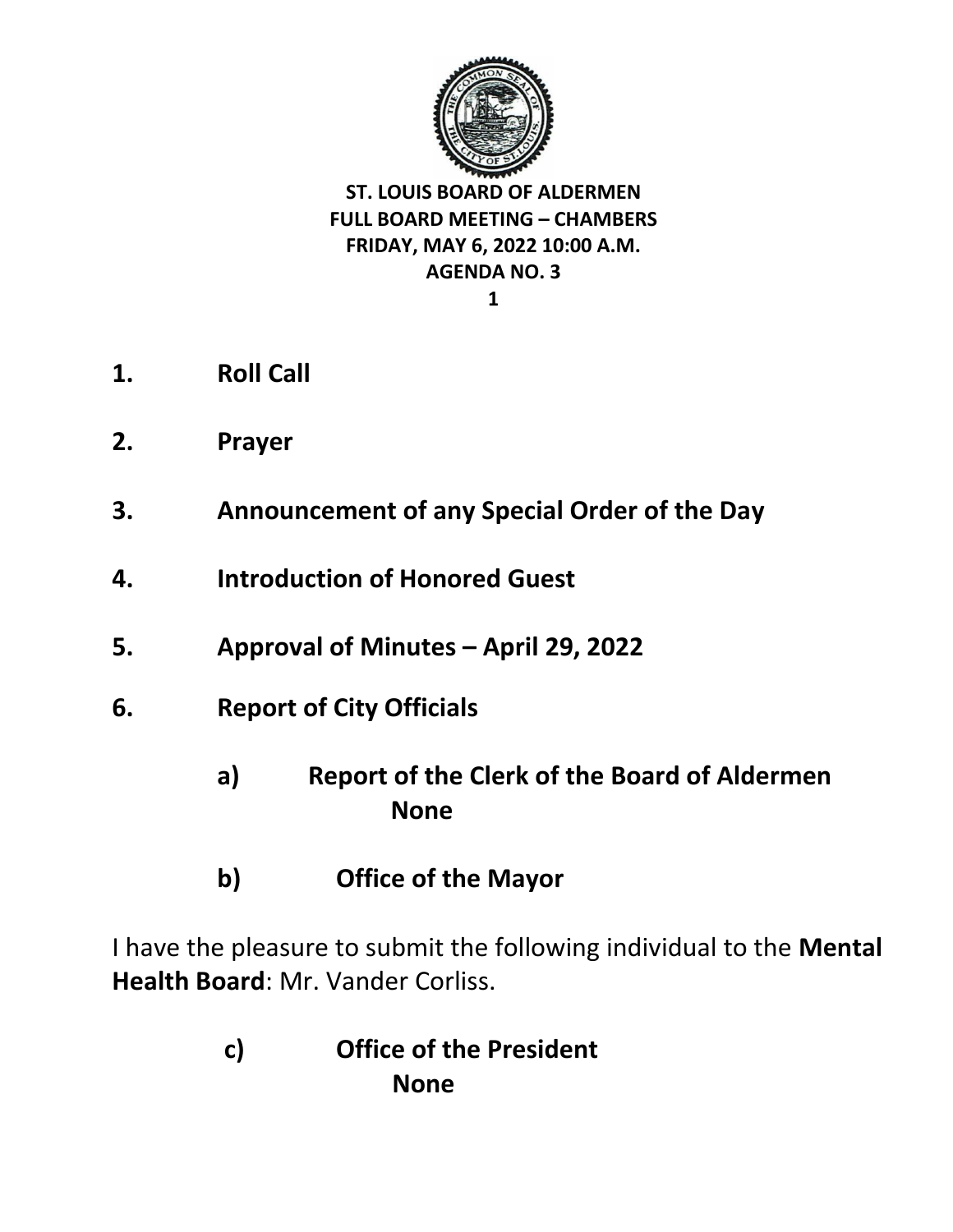

**2**

- **7. Petitions and Communications None**
- **8. Board Bills for Perfection – Informal Calendar None**
- **9. Board Bills for Third Reading - Informal Calendar None**
- **10. Resolutions – Informal Calendar None**
- **11. First Reading of Board Bills**

**B.B. #15 – Clark-Hubbard** – An ordinance authorizing and directing the Director of Streets to permanently close, barricade or otherwise impede the flow of traffic on Maryville Avenue approximately five-hundred and eighty (580) feet south of the south curb line of Maple Avenue.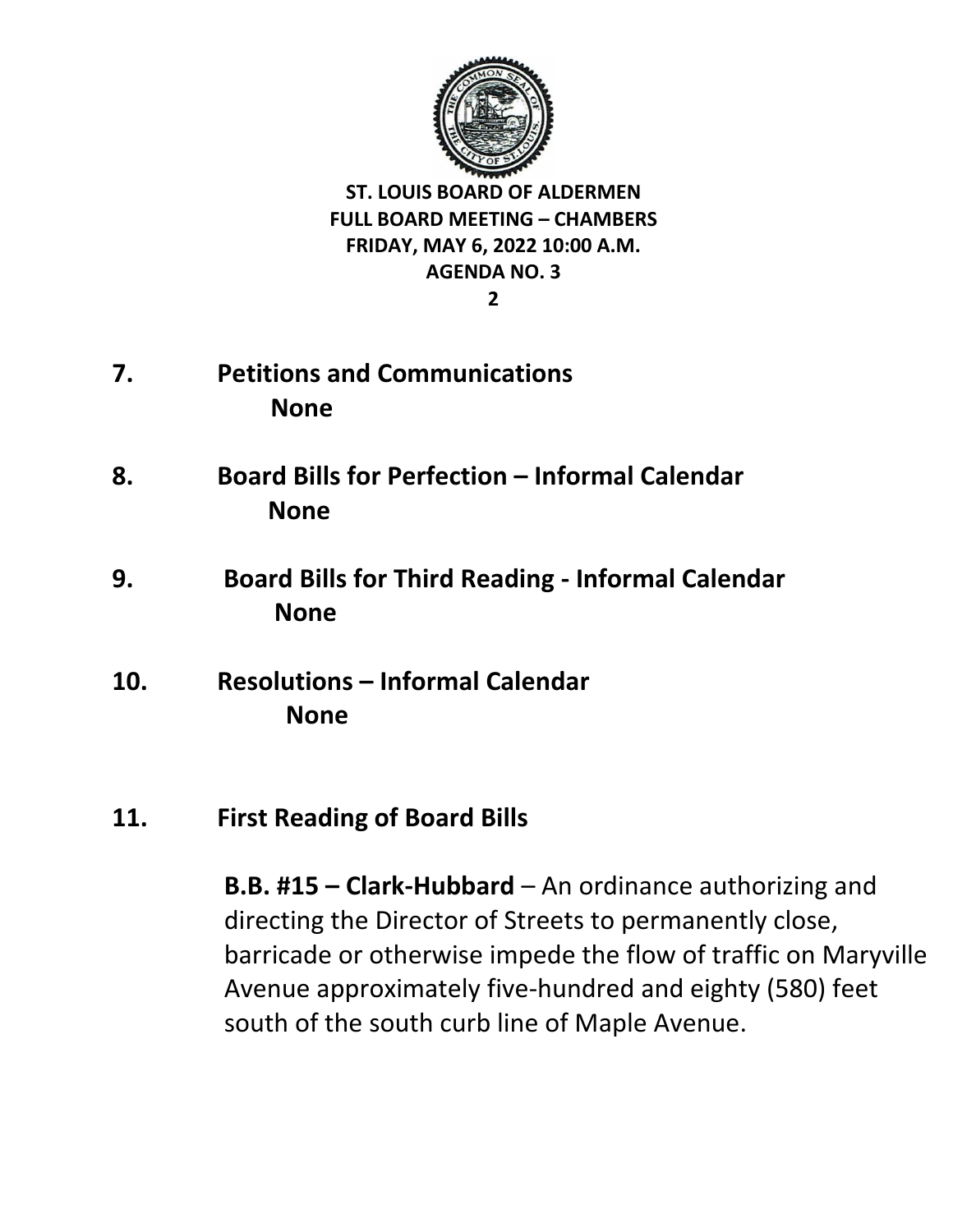

**3**

# **11. First Reading of Board Bills – (cont.)**

**B.B. #16 – Evans –** An ordinance approving a Redevelopment Plan dated December 16, 2021 for the 4100-4134 Dr Martin Luther King Dr. Area.

**B.B. #17 – Clark-Hubbard** – An ordinance authorizing and directing the Director of Streets to permanently close, barricade or otherwise impede the flow of traffic on Hodiamont Tracks by blocking said traffic flow at the east curb line of Hamilton Avenue at the intersection of Hodiamont Tracks and Hamilton Avenue, and at the west Curb line of Goodfellow Boulevard at the intersection of Hodiamont Tracks and Goodfellow Boulevard.

**B.B. #18 – Green** – An ordinance for the creation of a City Youth Council, to be composed of both adults and members of the youth of the City of St. Louis, for the purpose of gathering information for and making policy recommendations to the Mayor and the Board of Alderpeople concerning the state of children and youth of the City of St. Louis.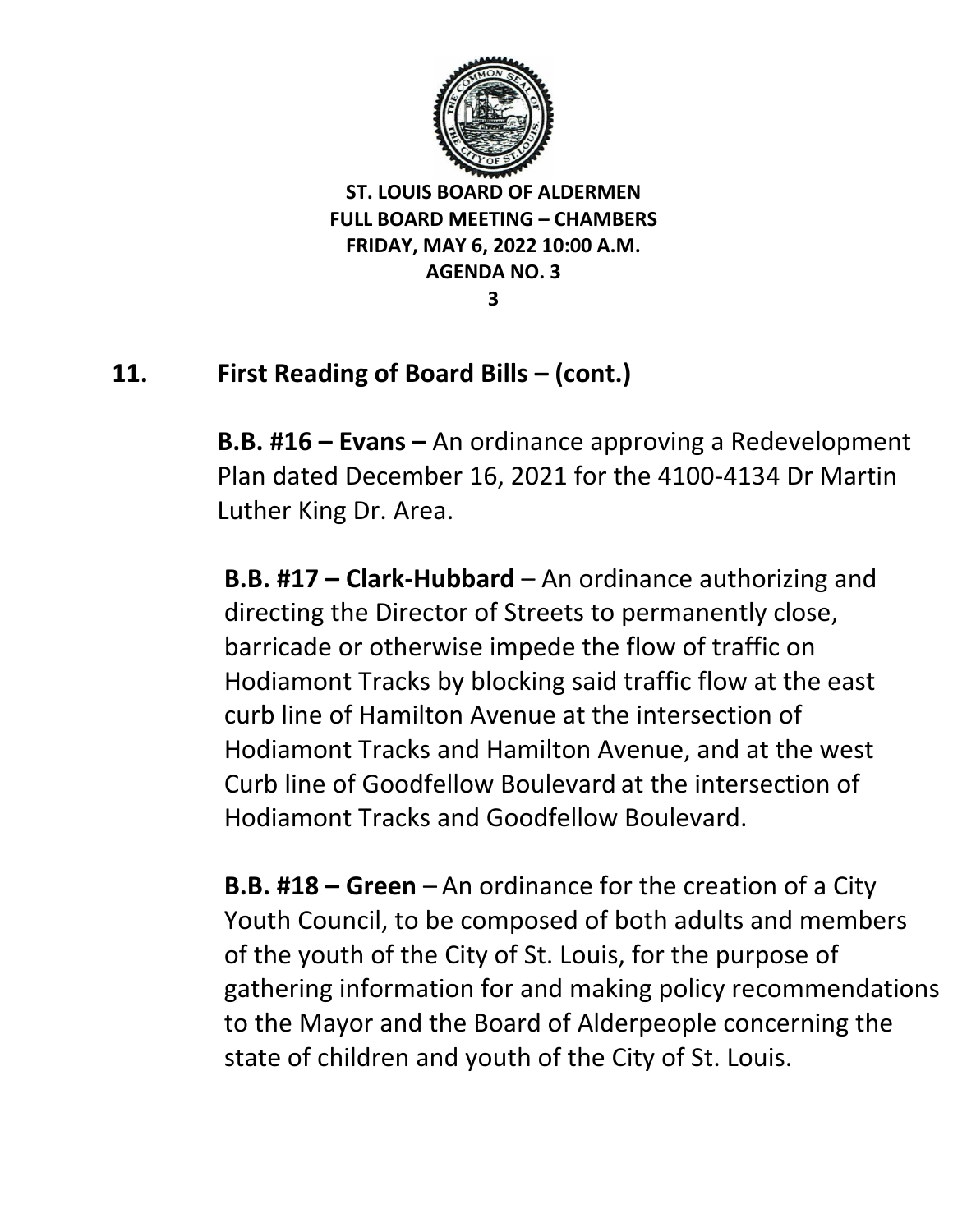

**4**

# **11. First Reading of Board Bills – (cont.)**

 **B.B. #19 – Davis** – An Ordinance pertaining to the Transit Sales Tax imposed pursuant to Section 94.660, RSMo., pursuant to Ordinance Number 63168 creating the "City Public Transit Sales Tax Trust Fund" directing the Treasurer of the City of St. Louis to deposit funds received pursuant to said sales tax into the "City Public Transit Sales Tax Trust Fund – Account ONE" appropriating \$11,107,000 from the said sales tax for the period of July 1, 2022 through June 30, 2023 to the Bi-State Development Agency for certain purposes; and containing a severability and emergency clause.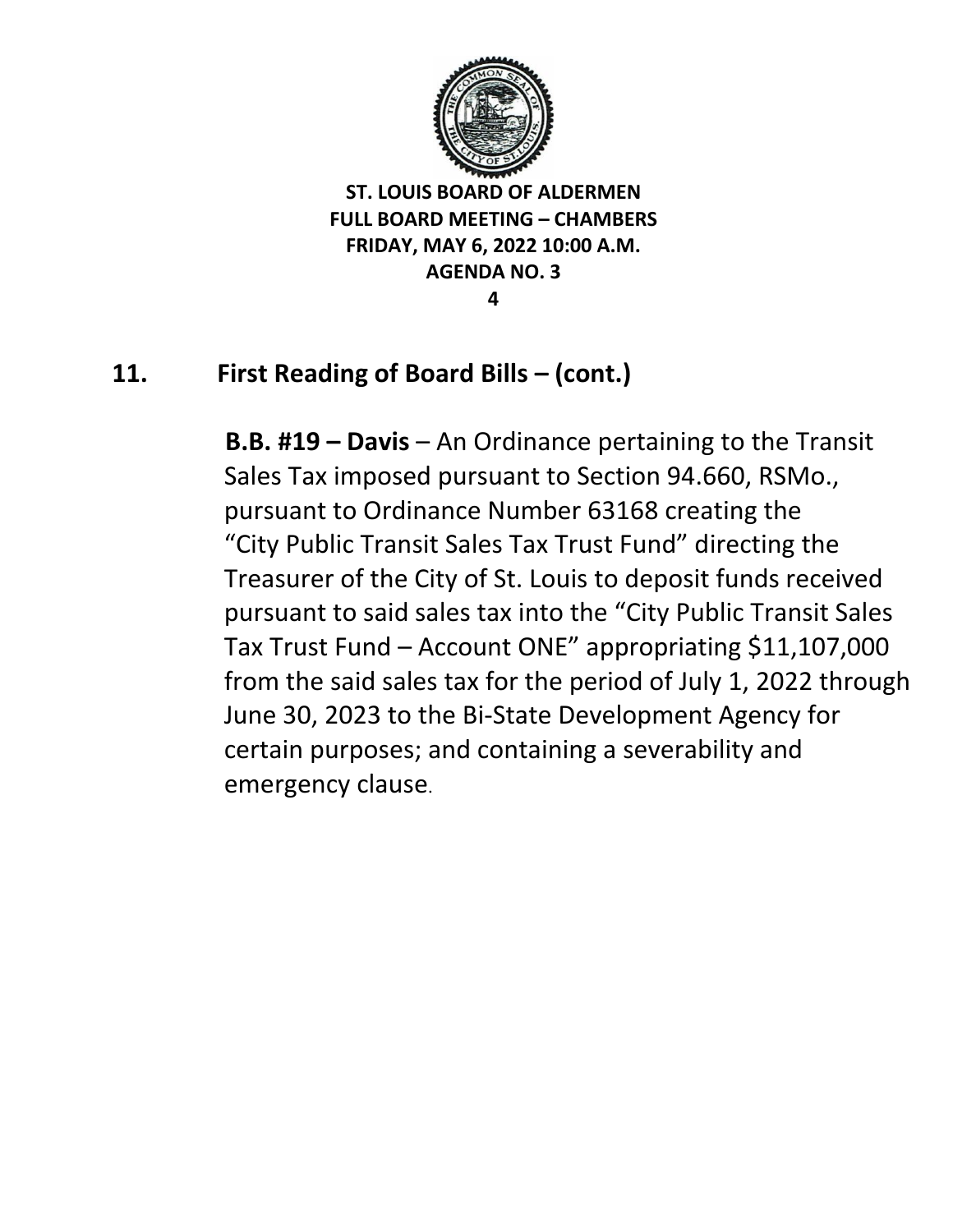

**5**

# **11. First Reading of Board Bills – (cont.)**

**B.B. #20 – Pres. Reed/Davis** – An Ordinance pertaining to the Transit Sales Tax imposed pursuant to Section 94.660, RSMo., pursuant to Ordinance Number 64111 creating the "City Public Transit Sales Tax Trust Fund" directing the Treasurer of the City of St. Louis to deposit funds received pursuant to said sales tax into the "City Public Transit Sales Tax Trust Fund – Account TWO" appropriating \$11,107,000 from the said sales tax for the period of July 1, 2022 through June 30, 2023 to the Bi-State Development Agency for certain purposes; and containing a severability and emergency clause.

**B.B. #21 – Pres. Reed/Davis** – An ordinance appropriating the sum of \$21,209,000 as described in Section 94.600 through 94.655, RSMo. 2000, as amended, for the period of July 1, 2022 through June 30, 2023, which sum is hereby appropriated out of the "Transportation Trust Fund" to the Bi-State Development Agency for transportation purposes; and containing a severability and emergency clause.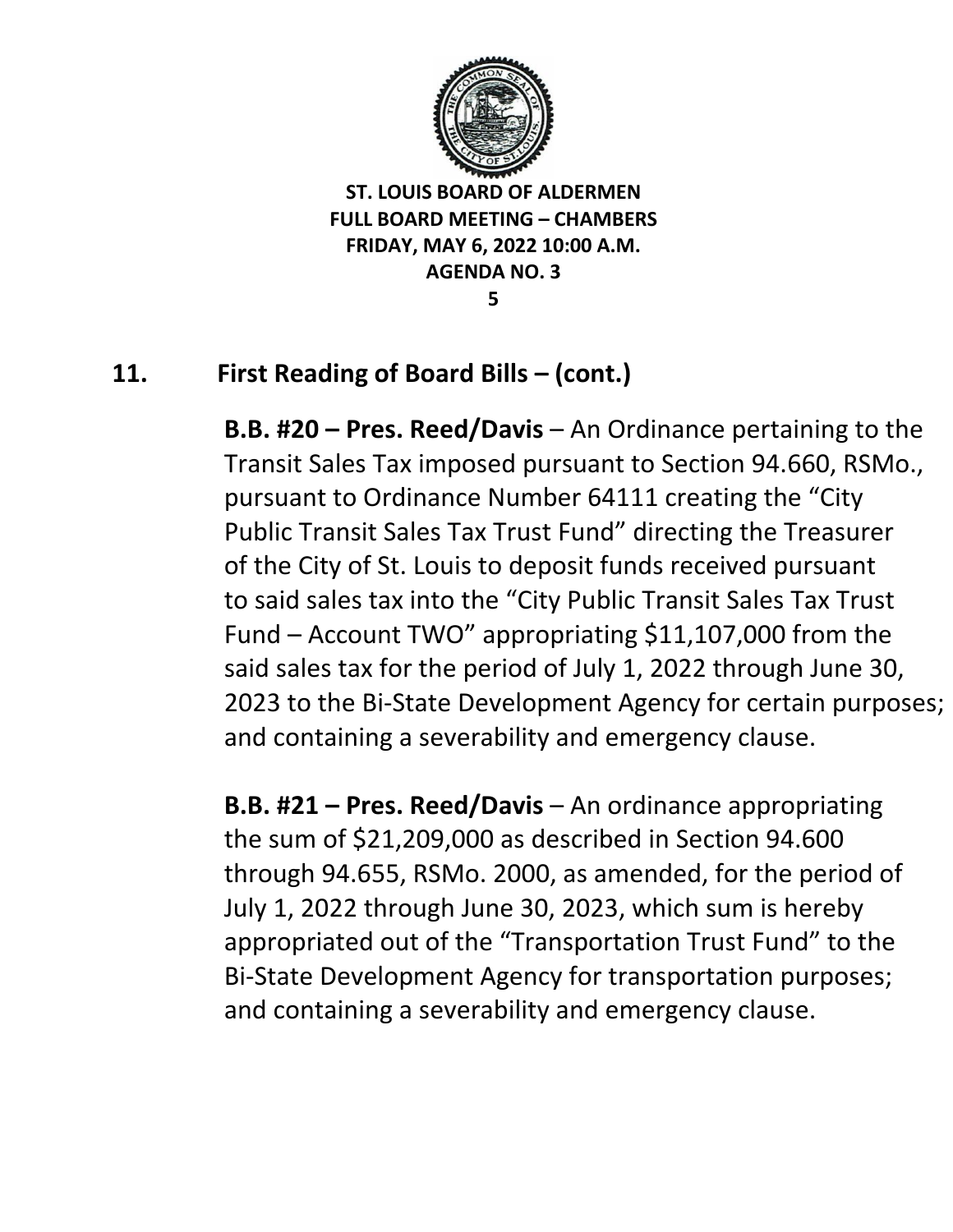

**6**

# **11. First Reading of Board Bills – (cont.)**

**B.B. #22 – Cohn** – An Ordinance recommended by the Airport Commission and the Board of Estimate and Apportionment pertaining to the process through which The City of St. Louis Airport Authority lets concessions Contracts at St. Louis Lambert International Airport; amending Section Eight of Ordinance Number 54999, approved March 19, 1968, as codified in Section 18.08.080 of the Revised Code, City of St. Louis, 2020, Anno.; containing a severability clause; and containing an emergency clause.

**B.B. #23 – Howard** – An ordinance approving a Redevelopment Plan dated March 22, 2022 for the 4747 Adkins Ave. and 4009 Delor St. Area.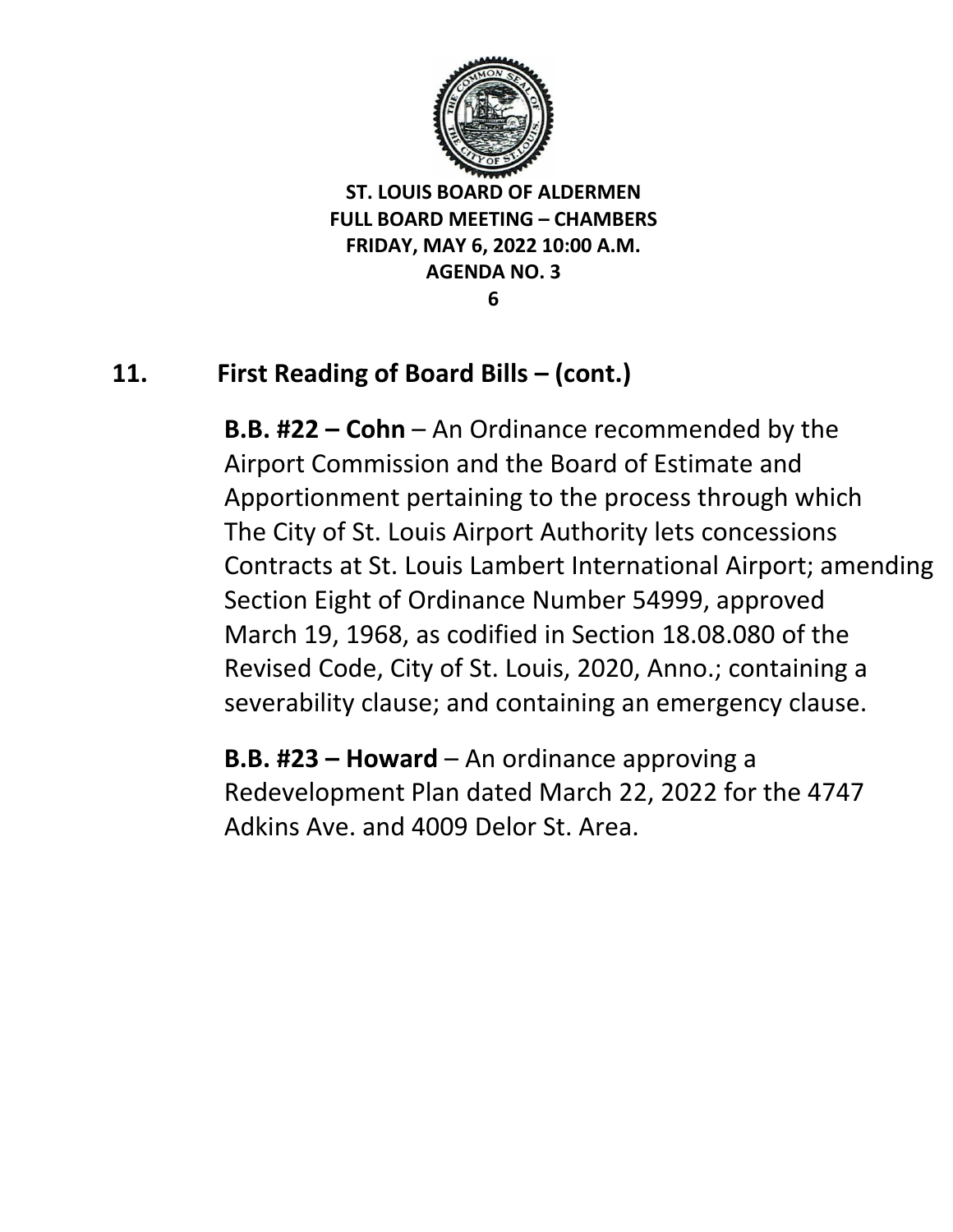

**7**

# **11. First Reading of Board Bills – (cont.)**

**B.B. #24 – Coatar** – Pursuant to Ordinance Number 70333 as amended by Ordinance Number 71394, an ordinance directing the Director of Streets to install speed humps to calm the flow of traffic on the 2200 block of Indiana Ave, the 2200 block of Missouri Ave, Mississippi Ave between Geyer Ave and the Interstate 44 overpass, the 2200 block of Jules St, the 2100 block of Geyer Ave, the 2000 block of Geyer Ave, the 2000 block of Ann Ave, 2100 block of Allen Ave and the 2000 block of Allen Ave.

**B.B. #25 – Coatar** – An Ordinance authorizing the honorary street name Don Kirby Way pursuant to Ordinance 68937, which shall begin at the north curb-line Lami Street at the intersection of Lami Street and the north / south alleyway bounded by 13th Street to the east and Interstate Highway 55 to the west and shall run north on said alleyway to the south curb-line of Shenandoah Avenue at intersection Shenandoah Avenue and said alleyway.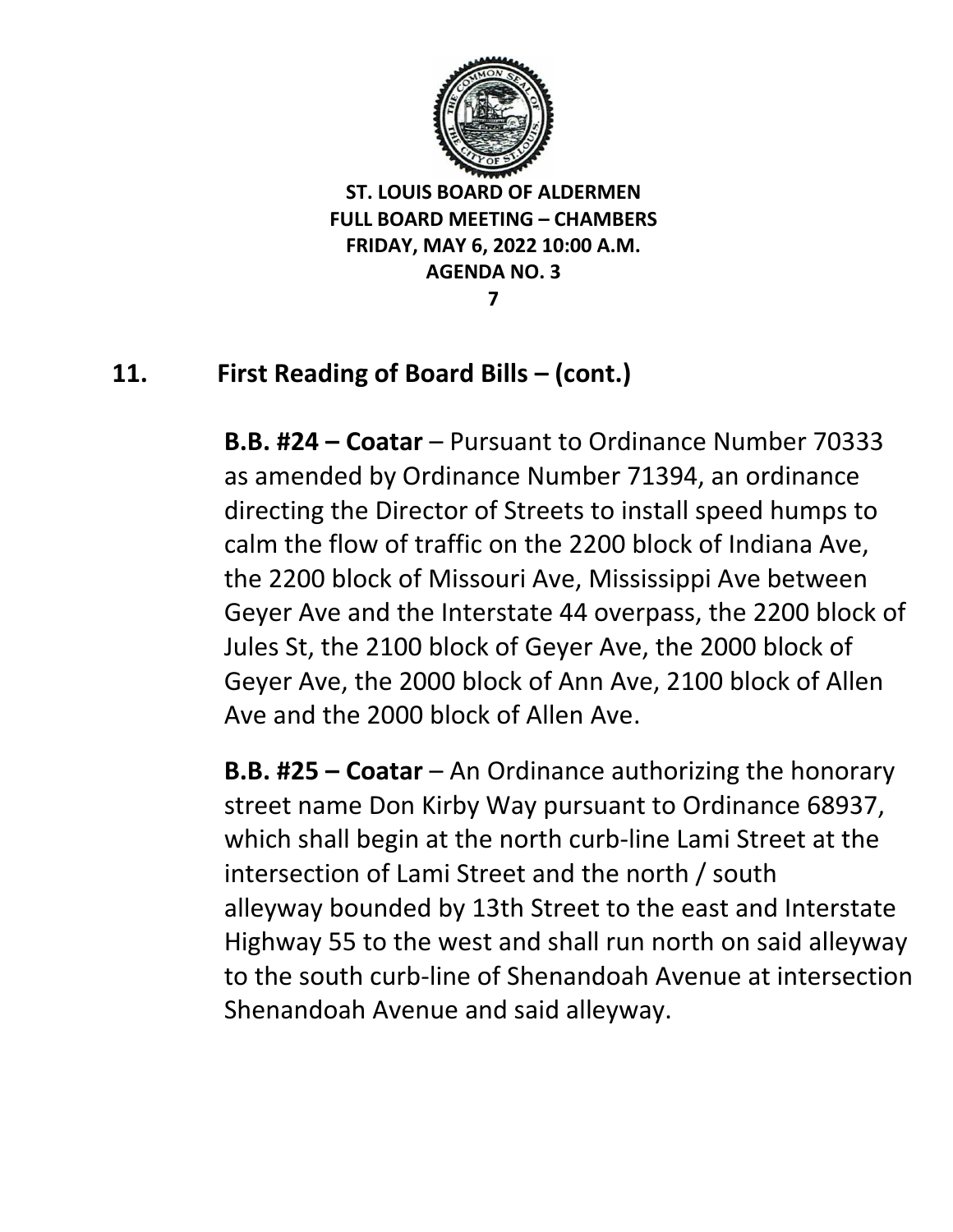

**8**

## **12. Reference to Committee of Board Bills**

- **STR** B.B. #15, #17, #24, #25
- **ND** B.B. #16, #23
- **EDYM** B.B. #18
- **W&M** B.B. #19, #20, #21
- **T&C** B.B. #22

## **13. Second Reading and Report of Standing Committees**

**PS B.B. #5 – P. Boyd** – An ordinance repealing Ordinance 69864, and prohibiting the issuance of any package or drink liquor licenses for any currently non-licensed premises within the boundaries of the Twenty-Seventy Ward Liquor Control District, as established herein, for a period of three years from the effective date hereof; and containing an emergency clause.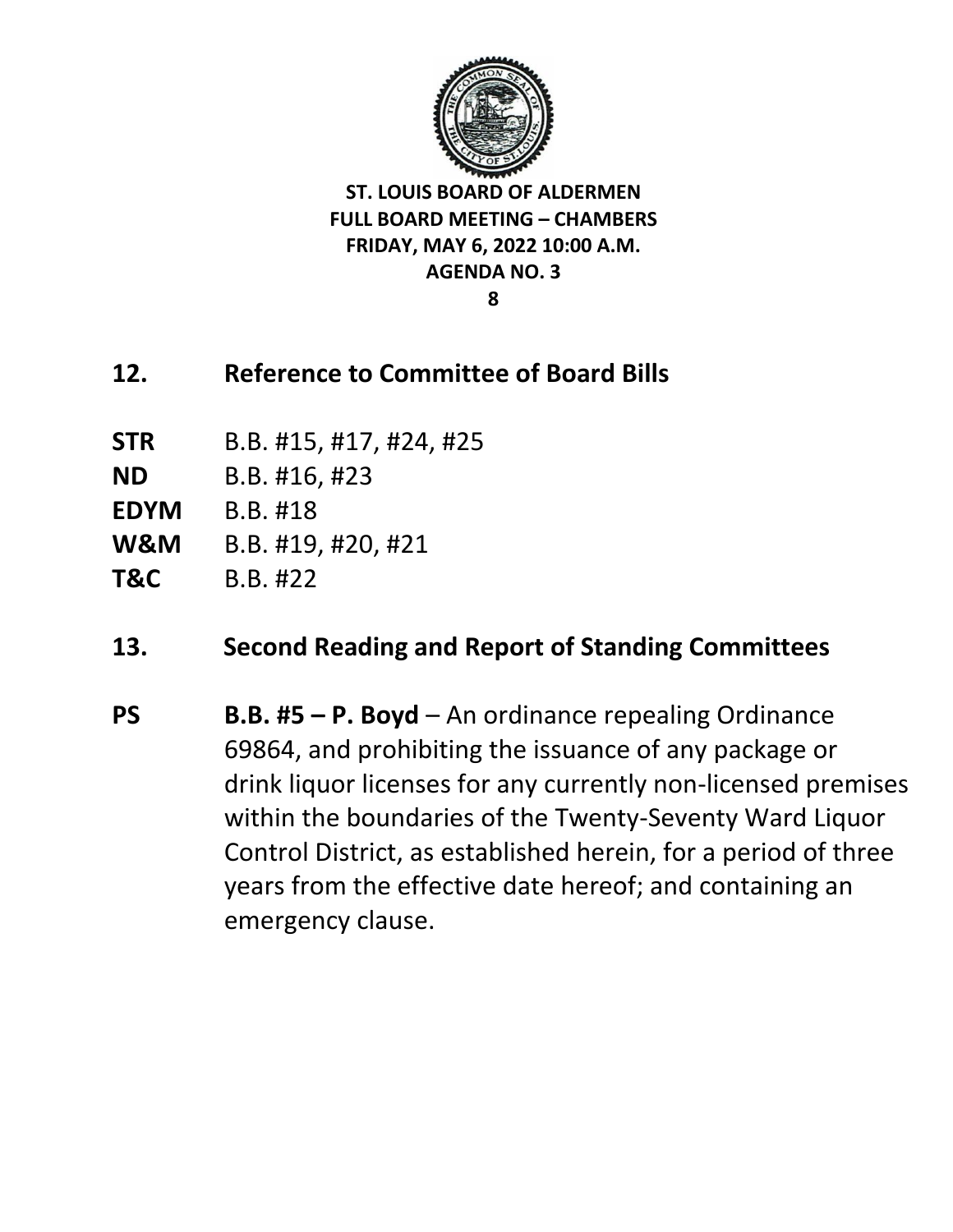

#### **9**

## **13. Second Reading and Report of Standing Committees – (cont.)**

- **PS B.B. #14 – Oldenburg –** An ordinance prohibiting tents or similar shelters regardless of the materials in their construction or whether temporary or permanent, within public rights or way or in a manner that would impede the use or maintenance or a public right of way; and containing a definition of "public right of way."
- **14. Report of Special Committees None**
- **15. Perfection Consent Calendar None**
- **16. Board Bills for Perfection None**
- **17. Third Reading Consent Calendar None**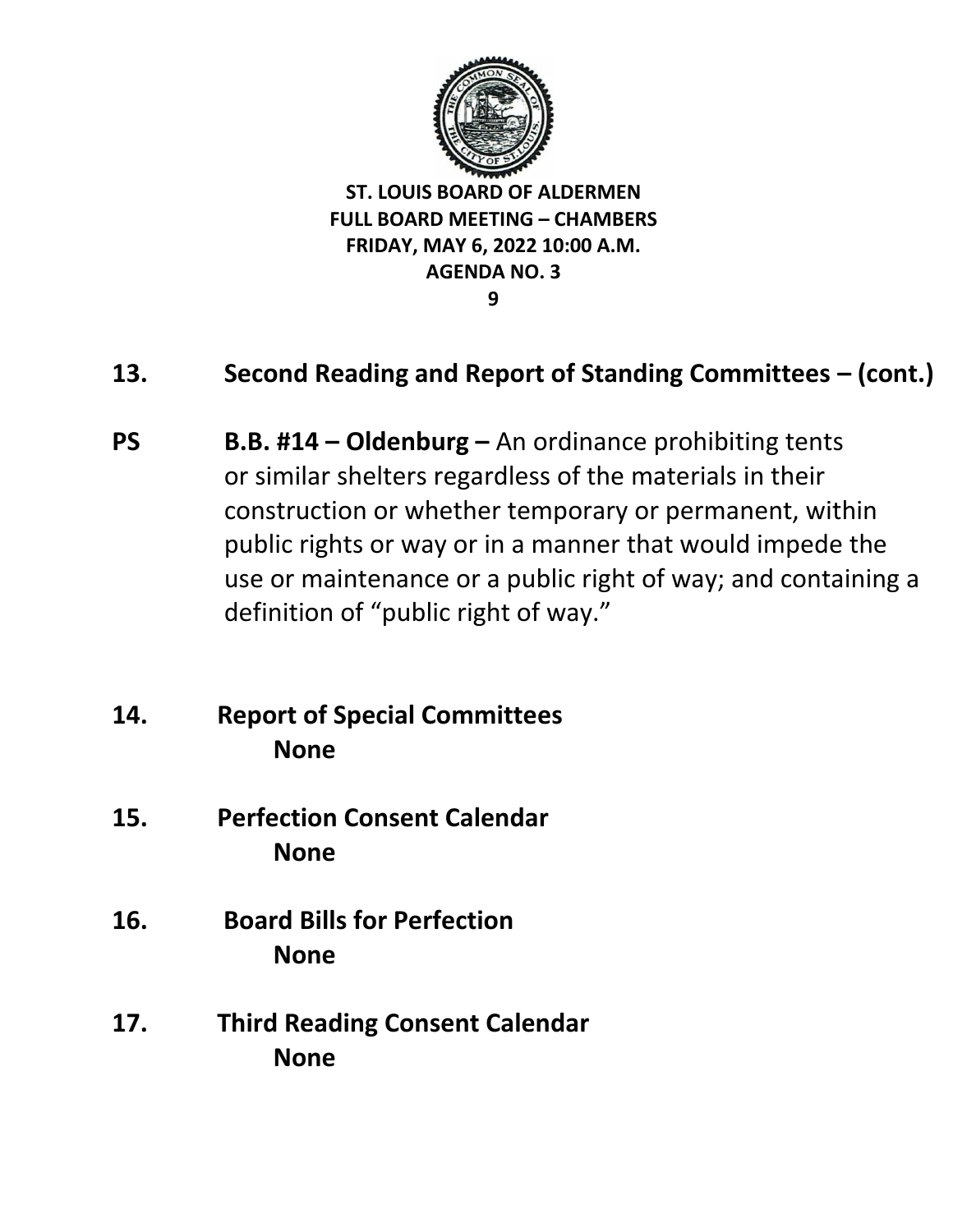

# **18. Third Reading/Report of Engrossment and Final Passage None**

## **19. Courtesy Resolutions Consent Calendar**

**Res. #18 – Watson –Clark-Hubbard/Pres. Reed –** The Board of Aldermen for the City of St. Louis pause in our deliberations to add our names to the rolls of people honoring and celebrating the life of Orlando Watson.

**Res. #22 – Clark-Hubbard** – The Honorable Board of Aldermen of the City of St. Louis pause in our deliberations to recognize the many achievements and contributions of Dr. Homer Erwin Nash, Jr.

**Res. #23 – Clark-Hubbard** – The Honorable the Board of Aldermen of the City of St. Louis pause in our deliberations to acknowledge and congratulate 5268 Maple in St. Louis Missouri as the recipient of the Missouri Preservation 2022 Preserve Missouri Award.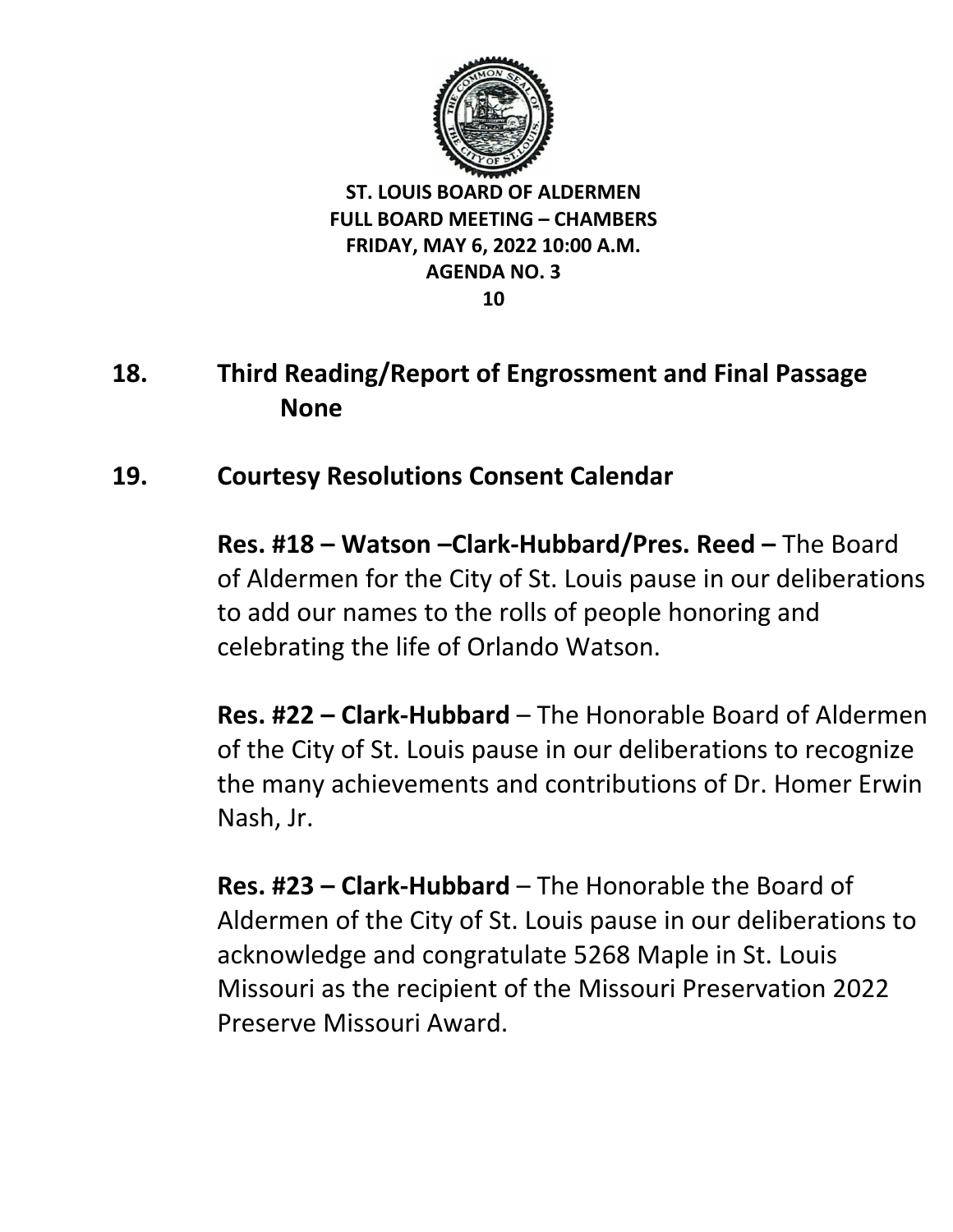

## **20. First Reading of Resolutions**

**Res. #19 – J. Boyd –** Zelck Creek Properties, LLC in the City of St. Louis Enhanced Enterprise Zone.

**Res. #20 – Davis –** 2019 Grand Center Community Improvement District Director Appointments.

**Res. #21 – Davis** – Olive West Community Improvement District Director Appointments.

**Res. #24 – Coatar** – Soulard CID Budget 2022-2023.

**Res. #25 – P. Boyd** – Support of the Medicare For All Act 2021.

- **21. Second Reading Resolutions, Committee Reports & Adoptions None**
- **22. Miscellaneous and Unfinished Business None**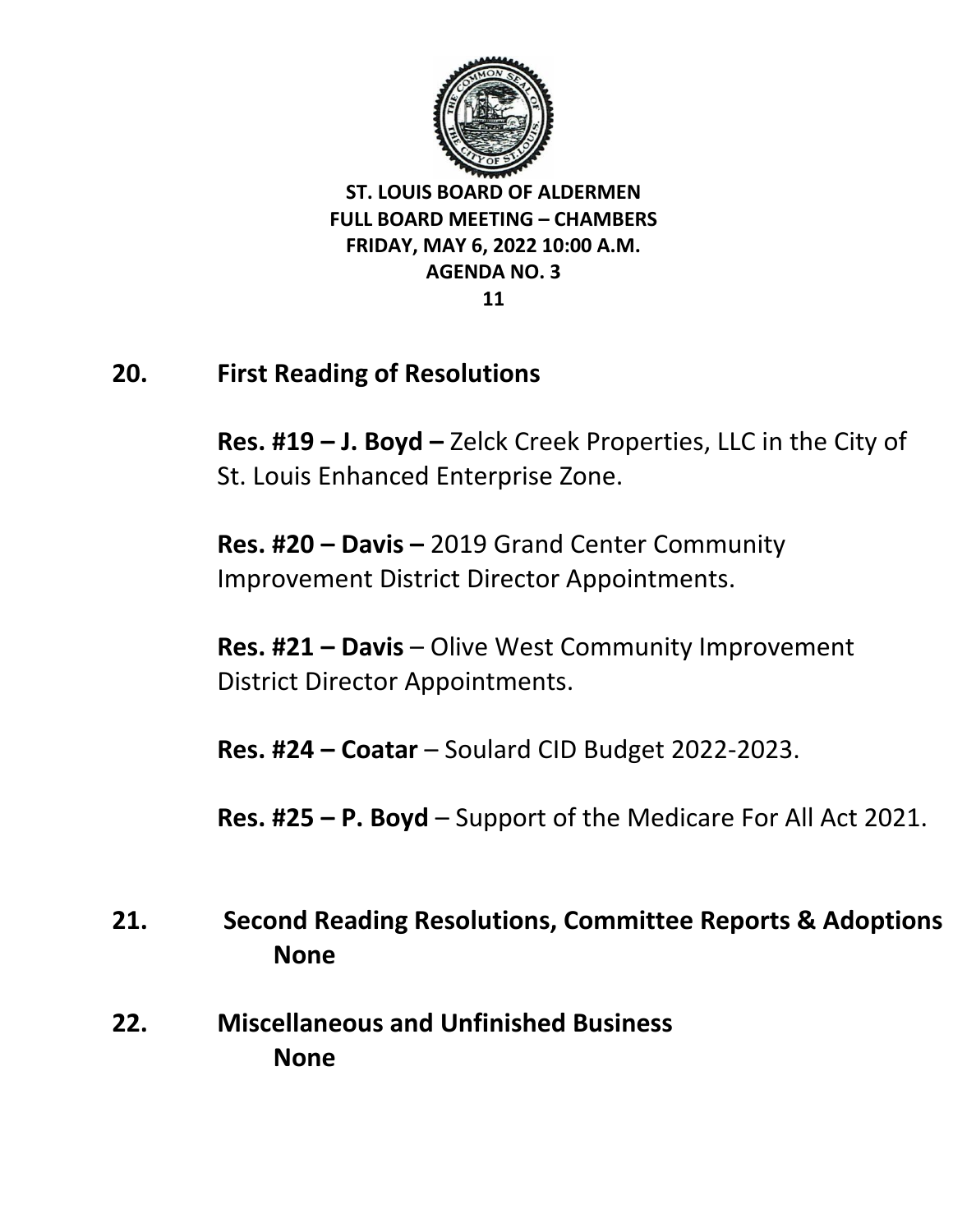

**12**

**23. Announcements** 

**MONDAY, MAY 9, 2022 NONE**

**TUESDAY, MAY 10, 2022 NONE**

**WEDNESDAY, MAY 11, 2022 WAYS & MEANS – 1:00 P.M. – WEBINAR** 

**THURSDAY, MAY 12, 2022 HEALTH & HUMAN SERVICES – 9:00 – WEBINAR** 

**PUBLIC SAFETY 11:00 A.M. – WEBINAR** 

**PERSONNEL – 1:30 P.M. – WEBINAR** 

**FRIDAY, MAY 13, 2022 FULL BOARD MEETING – 10:00 A.M. - CHAMBERS**

**24. Excused Aldermen**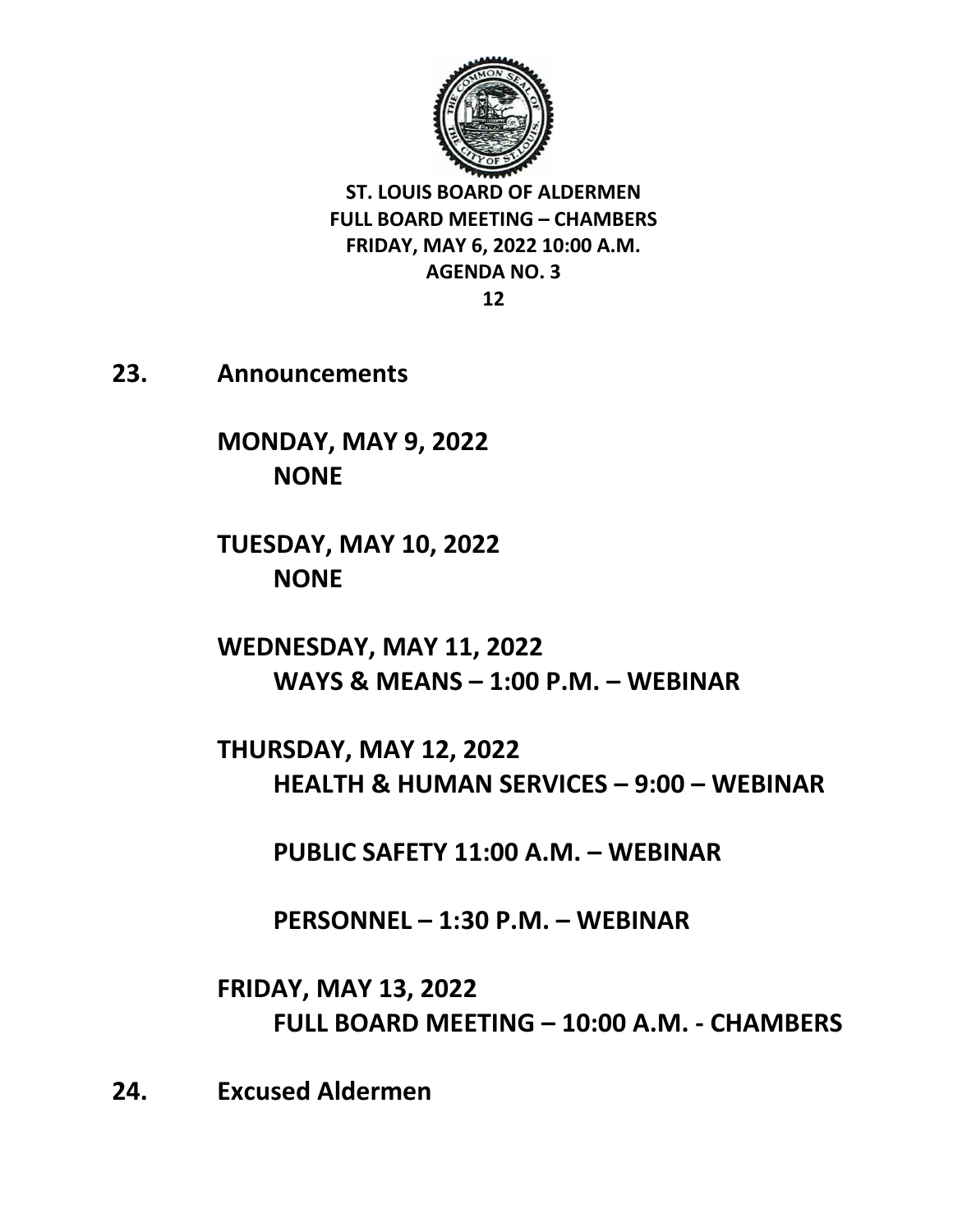

**13**

## **25. Adjournment**

### **26. Calendar**

FRIDAY, MAY 13, 2022 FULL BOARD MEETING FRIDAY, MAY 20, 2022 FULL BOARD MEETING THURSDAY, MAY 26, 2022 FULL BOARD MEETING MONDAY, MAY 30, 2022 OFFICE CLOSED – MEMORIAL DAY HOLIDAY FRIDAY, JUNE 3, 2022 FULL BOARD MEETING FRIDAY, JUNE 10, 2022 FULL BOARD MEETING THURSDAY, JUNE 16, 2022 FULL BOARD MEETING MONDAY, JUNE 20, 2022 OFFICE CLOSED – JUNETEENTH HOLIDAY FRIDAY, JUNE 24, 2022 FULL BOARD MEETING THURSDAY, JUNE 30 2022 FULL BOARD MEETING MONDAY, JULY 4, 2022 OFFICE CLOSED – JULY 4th HOLIDAY FRIDAY, JULY 8, 2022 FULL BOARD MEETING FRIDAY, JULY 15, 2022 FULL BOARD MEETING – SUMMER BREAK BEGINS MONDAY, SEPTEMBER 5, 2022 OFFICE CLOSED – LABOR DAY HOLIDAY FRIDAY, SEPTEMBER 16, 2022 FULL BOARD MEETING - SUMMER BREAK ENDS FRIDAY, SEPTEMBER 23, 2022 FULL BOARD MEETING FRIDAY, SEPTEMBER 30, 2022 FULL BOARD MEETING FRIDAY, OCTOBER 7, 2022 FULL BOARD MEETING FRIDAY, OCTOBER 14, 2022 FULL BOARD MEETING FRIDAY, OCTOBER 21, 2022 FULL BOARD MEETING FRIDAY, OCTOBER 28, 2022 FULL BOARD MEETING FRIDAY, NOVEMBER 4, 2022 FULL BOARD MEETING THURSDAY, NOVEMBER 10, 2022 FULL BOARD MEETING FRIDAY, NOVEMBER 11, 2022 OFFICE CLOSED- VETERANS DAY HOLIDAY FRIDAY, NOVEMBER 18, 2022 FULL BOARD MEETING THURSDAY, NOVEMBER 24, 2022 OFFICE CLOSED -THANKSGIVING HOLIDAY FRIDAY, NOVEMBER 25, 2022 OFFICE CLOSED -THANKSGIVING HOLIDAY FRIDAY, DECEMBER 2, 2022 FULL BOARD MEETING FRIDAY, DECEMBER 9, 2022 FULL BOARD MEETING – WINTER HOLIDAY BREAK BEGINS MONDAY, DECEMBER 26, 2023 OFFICE CLOSED – CHRISTMAS HOLIDAY MONDAY, JANUARY 2, 2023 OFFICE CLOSED – NEW YEAR'S HOLIDAY FRIDAY, JANUARY 13, 2023 FULL BOARD MEETING – WINTER BREAK ENDS MONDAY, JANUARY 16, 2023 - OFFICE CLOSED DR. KING HOLIDAY